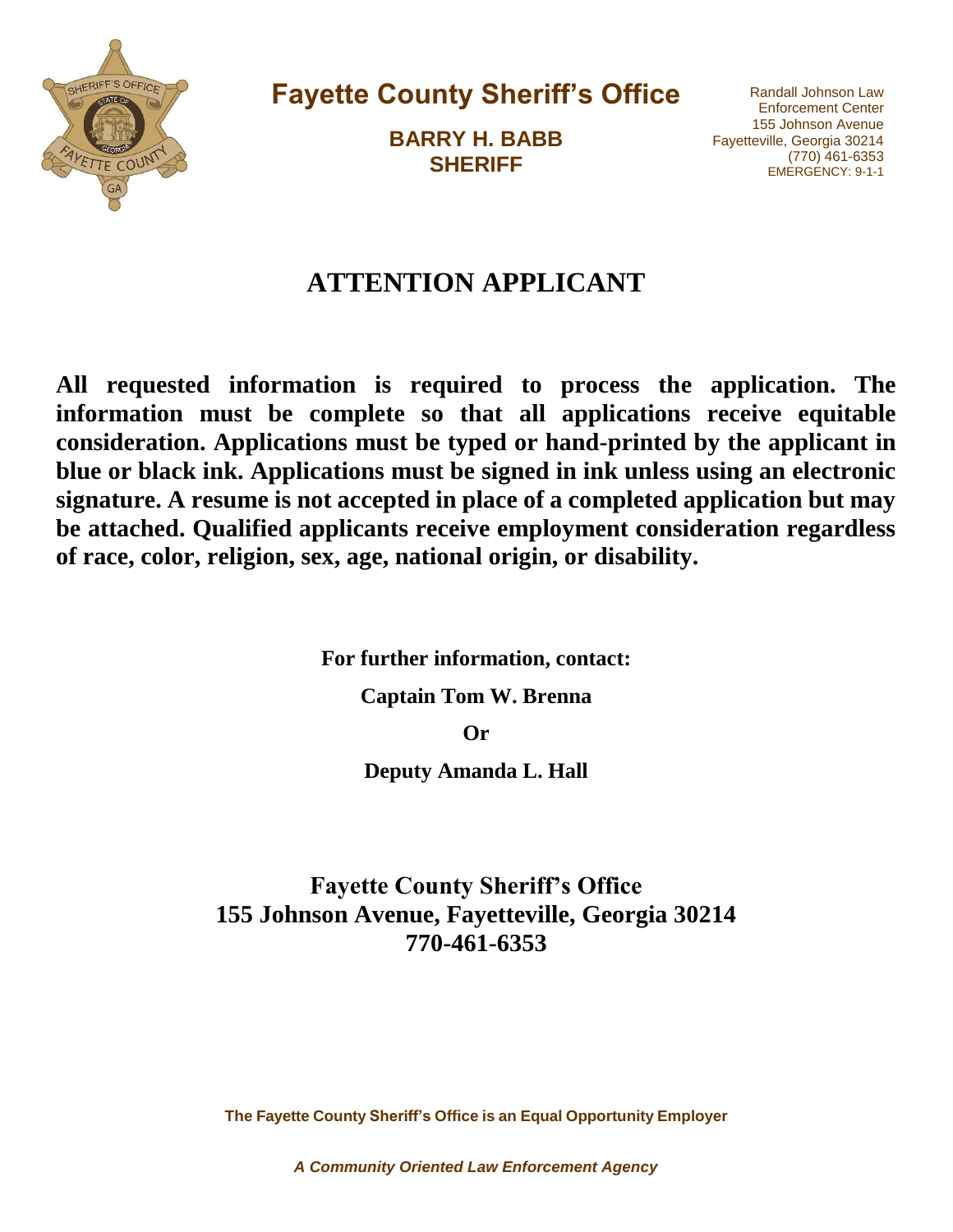# FAYETTE COUNTY SHERIFF'S OFFICE

# APPLICATION FOR EMPLOYMENT

INCOMPLETE APPLICATIONS WILL NOT BE PROCESSED YOU MUST BE ABLE TO WORK ROTATING SHIFTS IF APPLYING FOR A DEPUTY SHERIFF OR DETENTION OFFICER POSITION

| <b>POSITION APPLIED FOR</b> |                          |  |
|-----------------------------|--------------------------|--|
| <b>DEPUTY SHERIFF</b>       | <b>DETENTION OFFICER</b> |  |
| <b>CLERICAL</b>             | OTHER                    |  |

#### *Section 1 – Personal Identification (LIST ALL NAMES USED IN WORK HISTORY)*

| LAST                                                                                                                                                                                                                          | <b>FIRST</b>                                                                     | <b>MIDDLE</b>                                                                                                                                                                                                                                                                                                                                                                                                                                         | <b>MAIDEN</b> |
|-------------------------------------------------------------------------------------------------------------------------------------------------------------------------------------------------------------------------------|----------------------------------------------------------------------------------|-------------------------------------------------------------------------------------------------------------------------------------------------------------------------------------------------------------------------------------------------------------------------------------------------------------------------------------------------------------------------------------------------------------------------------------------------------|---------------|
|                                                                                                                                                                                                                               |                                                                                  |                                                                                                                                                                                                                                                                                                                                                                                                                                                       |               |
|                                                                                                                                                                                                                               |                                                                                  |                                                                                                                                                                                                                                                                                                                                                                                                                                                       |               |
|                                                                                                                                                                                                                               |                                                                                  |                                                                                                                                                                                                                                                                                                                                                                                                                                                       |               |
| <b>CITY</b>                                                                                                                                                                                                                   | <b>COUNTY</b>                                                                    | <b>STATE</b>                                                                                                                                                                                                                                                                                                                                                                                                                                          | <b>ZIP</b>    |
|                                                                                                                                                                                                                               |                                                                                  |                                                                                                                                                                                                                                                                                                                                                                                                                                                       |               |
| HOME PHONE: New York Changes and Separate Changes and Separate Changes and Separate Changes and Separate Changes and Separate Changes and Separate Changes and Separate Changes and Separate Changes and Separate Changes and |                                                                                  | CELL PHONE: VALUE AND THE STATE OF THE STATE OF THE STATE OF THE STATE OF THE STATE OF THE STATE OF THE STATE OF THE STATE OF THE STATE OF THE STATE OF THE STATE OF THE STATE OF THE STATE OF THE STATE OF THE STATE OF THE S                                                                                                                                                                                                                        |               |
|                                                                                                                                                                                                                               |                                                                                  | PLACE OF BIRTH: PLACE OF BIRTH                                                                                                                                                                                                                                                                                                                                                                                                                        |               |
|                                                                                                                                                                                                                               |                                                                                  | $EMAIL: \begin{tabular}{ c c c c } \hline \multicolumn{3}{ c }{EMAIL:} \multicolumn{3}{ c }{\hline \multicolumn{3}{ c }{\hline \multicolumn{3}{ c }{\hline \multicolumn{3}{ c }{\hline \multicolumn{3}{ c }{\hline \multicolumn{3}{ c }{\hline \multicolumn{3}{ c }{\hline \multicolumn{3}{ c }{\hline \multicolumn{3}{ c }{\hline \multicolumn{3}{ c }{\hline \multicolumn{3}{ c }{\hline \multicolumn{3}{ c }{\hline \multicolumn{3}{ c }{\hline \$ |               |
| DRIVER'S LICENSE: University of the UNIVER'S LICENSE:                                                                                                                                                                         |                                                                                  |                                                                                                                                                                                                                                                                                                                                                                                                                                                       |               |
| HAVE YOU EVER HELD A DRIVER'S LICENSE IN ANOTHER STATE? IF YES, GIVE THE STATE AND<br>DATES:                                                                                                                                  |                                                                                  |                                                                                                                                                                                                                                                                                                                                                                                                                                                       |               |
| ARE YOU A UNITED STATES CITIZEN? YES: NO: NO:                                                                                                                                                                                 | ,我们也不会有什么。""我们的人,我们也不会有什么?""我们的人,我们也不会有什么?""我们的人,我们也不会有什么?""我们的人,我们也不会有什么?""我们的人 |                                                                                                                                                                                                                                                                                                                                                                                                                                                       |               |
| HEIGHT: WEIGHT: WEIGHT: HAIR COLOR:                                                                                                                                                                                           |                                                                                  |                                                                                                                                                                                                                                                                                                                                                                                                                                                       |               |
| HAVE YOU APPLIED FOR A JOB WITH ANY LAW ENFORCEMENT AGENCY BEFORE? IF YES, STATE                                                                                                                                              |                                                                                  |                                                                                                                                                                                                                                                                                                                                                                                                                                                       |               |
|                                                                                                                                                                                                                               |                                                                                  |                                                                                                                                                                                                                                                                                                                                                                                                                                                       |               |
|                                                                                                                                                                                                                               |                                                                                  |                                                                                                                                                                                                                                                                                                                                                                                                                                                       |               |

l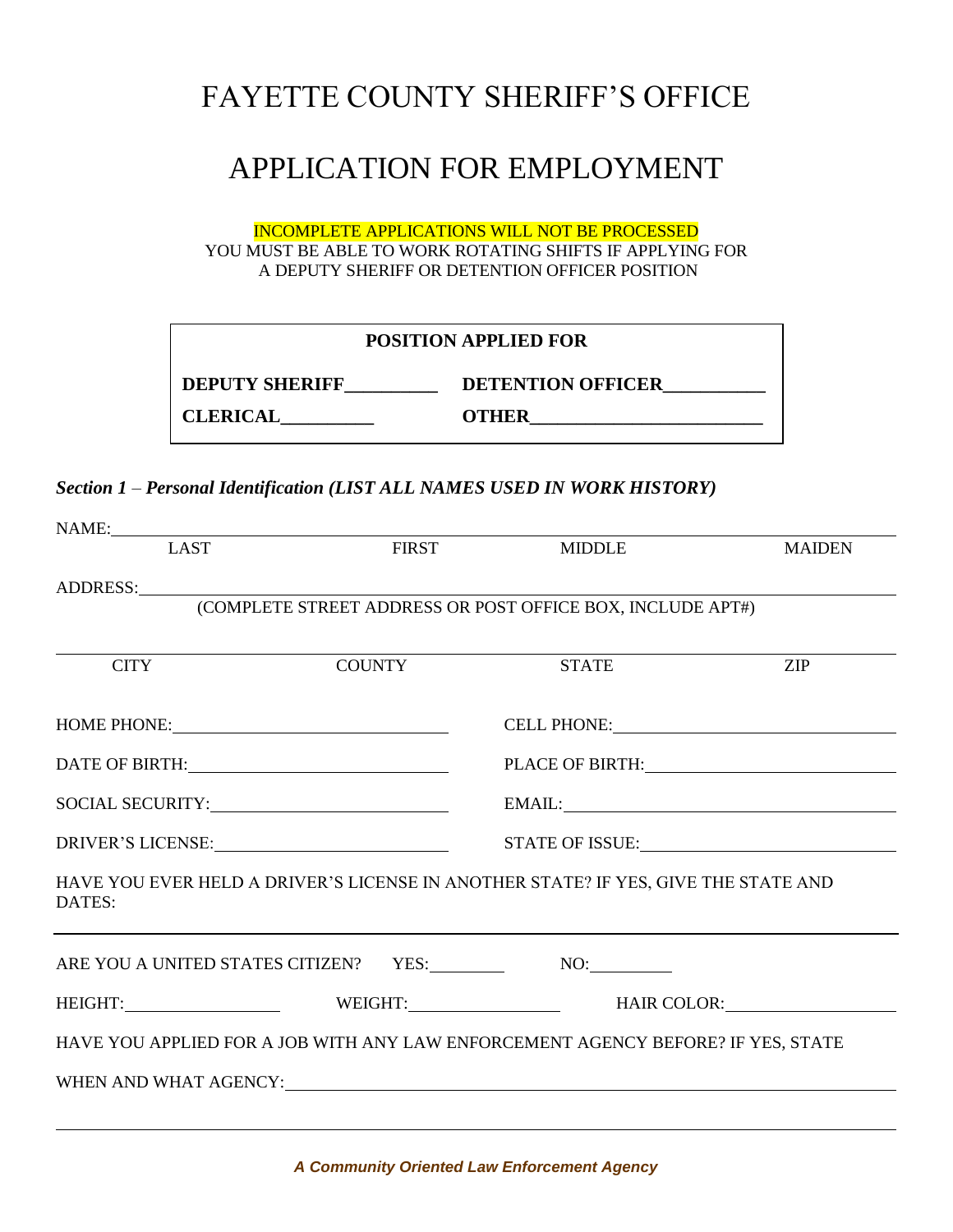### *Section 2 – Marital/Dependent Status*

|             |                                     |             |                                                                                                                                                                                                          |                                                                                                                                                                                                                                      | ARE YOU: MARRIED_______ SINGLE_______ WIDOWED__________ DIVORCED__________ SEPERATED________ |
|-------------|-------------------------------------|-------------|----------------------------------------------------------------------------------------------------------------------------------------------------------------------------------------------------------|--------------------------------------------------------------------------------------------------------------------------------------------------------------------------------------------------------------------------------------|----------------------------------------------------------------------------------------------|
|             |                                     |             | SPOUSE'S NAME:<br>I AST FIRST MIDDLE                                                                                                                                                                     |                                                                                                                                                                                                                                      |                                                                                              |
|             |                                     |             |                                                                                                                                                                                                          |                                                                                                                                                                                                                                      | <b>MAIDEN</b>                                                                                |
|             |                                     |             |                                                                                                                                                                                                          |                                                                                                                                                                                                                                      | DATE OF BIRTH: PLACE OF BIRTH: PLACE OF BIRTH:                                               |
|             |                                     |             |                                                                                                                                                                                                          |                                                                                                                                                                                                                                      | SPOUSE'S OCCUPATION: University of the SPOUSE'S OCCUPATION:                                  |
|             |                                     |             |                                                                                                                                                                                                          |                                                                                                                                                                                                                                      |                                                                                              |
|             | EMPLOYER ADDRESS:                   |             |                                                                                                                                                                                                          |                                                                                                                                                                                                                                      |                                                                                              |
|             |                                     |             |                                                                                                                                                                                                          | COMPLETE STREET ADDRESS- INCLUDE CITY, COUNTY, STATE, AND ZIP                                                                                                                                                                        |                                                                                              |
| DEPENDENTS: |                                     | <b>NAME</b> |                                                                                                                                                                                                          | <b>AGE</b>                                                                                                                                                                                                                           |                                                                                              |
|             |                                     |             |                                                                                                                                                                                                          |                                                                                                                                                                                                                                      |                                                                                              |
|             |                                     |             | the contract of the contract of the contract of the contract of the contract of<br><u> 1989 - Johann Barbara, martin amerikan basar dan basa dan basa dan basa dalam basa dalam basa dalam basa dala</u> | the contract of the contract of the contract of the contract of the contract of<br><u> 1989 - Johann Barbara, martin amerikan basar dan basa dan basar dan basar dalam basa dalam basa dan basa dan</u>                              |                                                                                              |
|             |                                     |             | <u> 1989 - Johann Barnett, fransk politiker (d. 1989)</u>                                                                                                                                                | <u>state and the state of the state of the state of the state of the state of the state of the state of the state of the state of the state of the state of the state of the state of the state of the state of the state of the</u> |                                                                                              |
|             |                                     |             | <u> 1989 - Johann Stein, mars an deutscher Stein und der Stein und der Stein und der Stein und der Stein und der</u>                                                                                     |                                                                                                                                                                                                                                      |                                                                                              |
|             |                                     |             | <u> 1989 - Johann Harry Harry Harry Harry Harry Harry Harry Harry Harry Harry Harry Harry Harry Harry Harry Harry</u>                                                                                    | <u>and the second control of the second control of</u>                                                                                                                                                                               |                                                                                              |
|             |                                     |             |                                                                                                                                                                                                          | YOUR PARENTS' NAMES: The Second Second Second Second Second Second Second Second Second Second Second Second Second Second Second Second Second Second Second Second Second Second Second Second Second Second Second Second S       |                                                                                              |
|             |                                     |             |                                                                                                                                                                                                          |                                                                                                                                                                                                                                      |                                                                                              |
|             |                                     |             |                                                                                                                                                                                                          |                                                                                                                                                                                                                                      |                                                                                              |
|             |                                     |             |                                                                                                                                                                                                          | COMPLETE STREET ADDRESS- INCLUDE CITY, COUNTY, STATE, AND ZIP                                                                                                                                                                        |                                                                                              |
|             | <b>Section 3 – Military Service</b> |             |                                                                                                                                                                                                          |                                                                                                                                                                                                                                      |                                                                                              |
|             |                                     |             |                                                                                                                                                                                                          | HAVE YOU EVER SERVED IN THE MILITARY? YES: NO: NO:                                                                                                                                                                                   |                                                                                              |
|             |                                     |             |                                                                                                                                                                                                          | IF YES, WHICH BRANCH? VERSION CONTROL IN THE SERVICE OF THE SERVICE OF THE SERVICE OF THE SERVICE OF THE SERVICE OF THE SERVICE OF THE SERVICE OF THE SERVICE OF THE SERVICE OF THE SERVICE OF THE SERVICE OF THE SERVICE OF T       |                                                                                              |
|             |                                     |             |                                                                                                                                                                                                          |                                                                                                                                                                                                                                      |                                                                                              |
|             |                                     |             |                                                                                                                                                                                                          |                                                                                                                                                                                                                                      | WERE YOU SUBJECT TO ANY DISCIPLINARY ACTIONS, JUDICIAL OR NON-JUDICIAL? YES: NO: NORE        |
|             |                                     |             |                                                                                                                                                                                                          |                                                                                                                                                                                                                                      |                                                                                              |
|             |                                     |             |                                                                                                                                                                                                          |                                                                                                                                                                                                                                      |                                                                                              |
|             |                                     |             |                                                                                                                                                                                                          |                                                                                                                                                                                                                                      | ARE YOU CURRENTLY IN THE U.S. MILITARY RESERVES, NATIONAL GUARD, ETC.? YES: NO: NO:          |
|             |                                     |             |                                                                                                                                                                                                          |                                                                                                                                                                                                                                      | IF YES, PROVIDE THE NAME AND MAILING ADDRESS OF YOUR UNIT COMMANDER: ____________            |
|             |                                     |             |                                                                                                                                                                                                          | COMPLETE STREET ADDRESS- INCLUDE CITY, COUNTY, STATE, AND ZIP                                                                                                                                                                        |                                                                                              |
|             |                                     |             |                                                                                                                                                                                                          |                                                                                                                                                                                                                                      |                                                                                              |
|             |                                     |             |                                                                                                                                                                                                          | ** A COPY OF DD FORM 214-MEMBER 4 MUST BE ATTACHED TO THIS APPLICATION**                                                                                                                                                             |                                                                                              |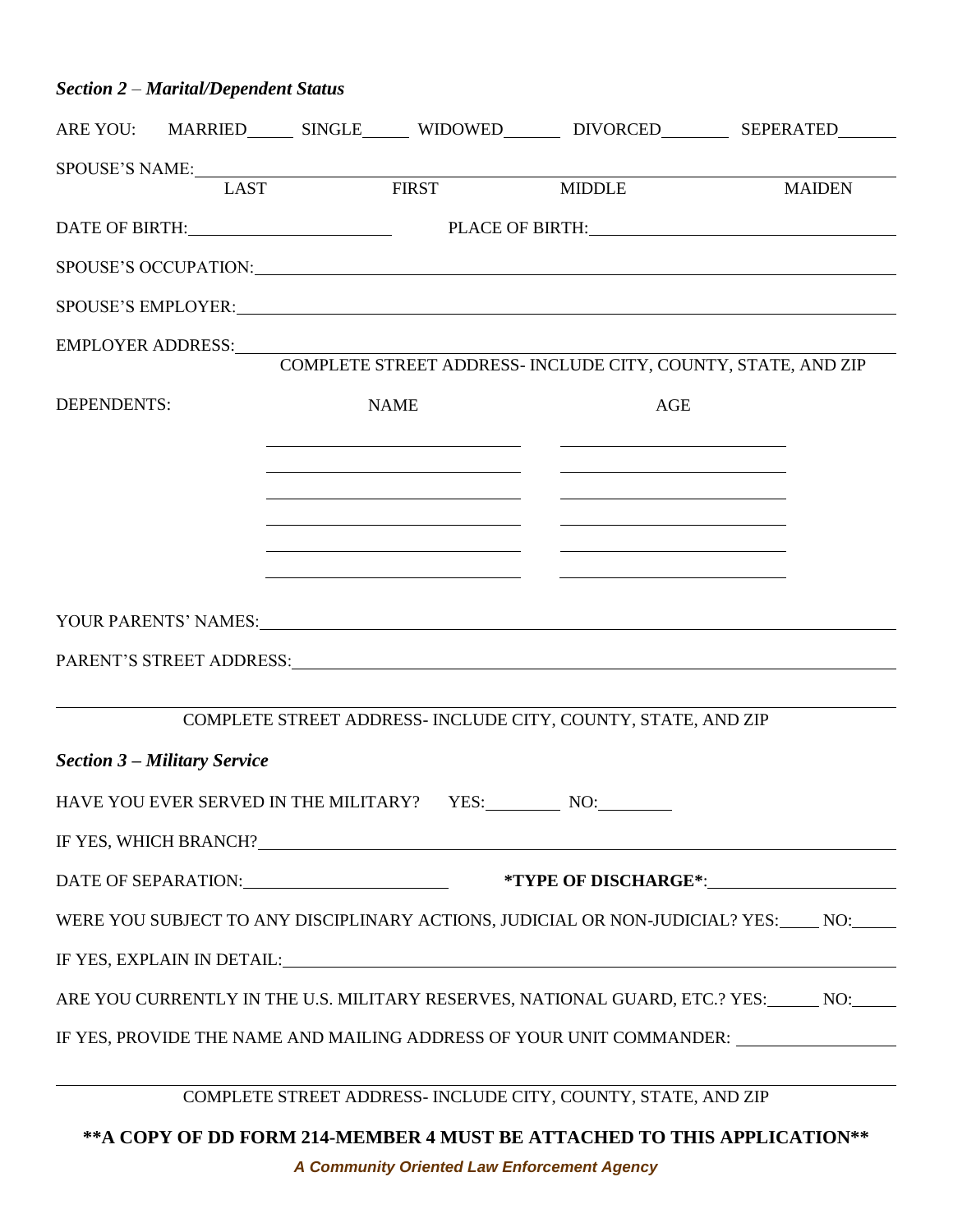### *Section 4 – Primary and Secondary Education*

List all High Schools, Colleges, and Trade Schools, along with dates attended and the highest level attained. If you are not a high school graduate, please state when and where you received your GED:

| <b>DATES</b> | <b>NAME OF SCHOOL</b> | <b>COMPLETE ADDRESS</b> | <b>DEGREE</b> |
|--------------|-----------------------|-------------------------|---------------|
|              |                       |                         |               |
|              |                       |                         |               |
|              |                       |                         |               |
|              |                       |                         |               |
|              |                       |                         |               |
|              |                       |                         |               |
|              |                       |                         |               |
|              |                       |                         |               |

#### *Section 5 – Prior Residences*

Starting from your current address and proceeding backward, list all your residences for the last TEN (10) years.

| <b>DATES</b> | <b>COMPLETE STREET ADDRESS</b> | CITY, COUNTY, STATE, ZIP CODE |
|--------------|--------------------------------|-------------------------------|
|              |                                |                               |
|              |                                |                               |
|              |                                |                               |
|              |                                |                               |
|              |                                |                               |
|              |                                |                               |
|              |                                |                               |
|              |                                |                               |
|              |                                |                               |
|              |                                |                               |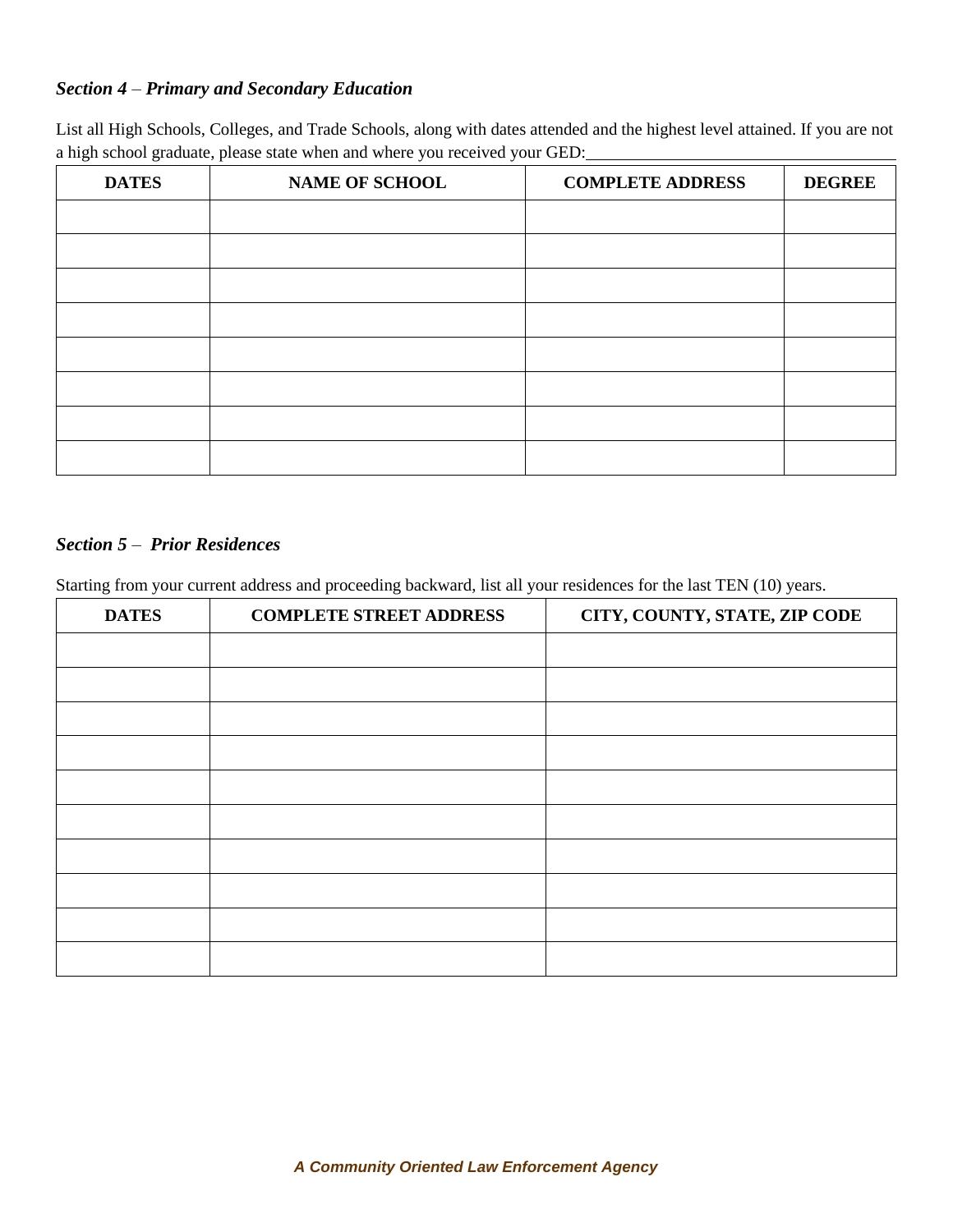### *Section 6 – Employment History*

Starting with your most recent place of employment and proceeding backward, list all of your prior employers. Attach additional sheets as necessary.

|                   |               |                                                                                                                                                                                                                                | MAY WE CONTACT YOUR PRESENT EMPLOYER? YES: NO: NO:                                                                                                                                                                                                                                                                                                                                                                                                                                                                                       |                                               |
|-------------------|---------------|--------------------------------------------------------------------------------------------------------------------------------------------------------------------------------------------------------------------------------|------------------------------------------------------------------------------------------------------------------------------------------------------------------------------------------------------------------------------------------------------------------------------------------------------------------------------------------------------------------------------------------------------------------------------------------------------------------------------------------------------------------------------------------|-----------------------------------------------|
|                   |               |                                                                                                                                                                                                                                |                                                                                                                                                                                                                                                                                                                                                                                                                                                                                                                                          | COMPANY: TELEPHONE: TELEPHONE:                |
|                   |               |                                                                                                                                                                                                                                |                                                                                                                                                                                                                                                                                                                                                                                                                                                                                                                                          |                                               |
|                   |               |                                                                                                                                                                                                                                | $\begin{tabular}{c} COMPLETE ADDRESS: \end{tabular} \begin{tabular}{c} \multicolumn{2}{c} {\bf \end{tabular}} \begin{tabular}{c} \multicolumn{2}{c} {\bf \end{tabular}} \begin{tabular}{c} \multicolumn{2}{c} {\bf \end{tabular}} \begin{tabular}{c} \multicolumn{2}{c} {\bf \end{tabular}} \begin{tabular}{c} \multicolumn{2}{c} {\bf \end{tabular}} \end{tabular} \begin{tabular}{c} \multicolumn{2}{c} {\bf \end{tabular}} \begin{tabular}{c} \multicolumn{2}{c} {\bf \end{tabular}} \begin{tabular}{c$<br><b>CITY/STATE ZIP CODE</b> |                                               |
|                   |               |                                                                                                                                                                                                                                |                                                                                                                                                                                                                                                                                                                                                                                                                                                                                                                                          | FROM: TO: TO: POSITION:                       |
|                   |               |                                                                                                                                                                                                                                |                                                                                                                                                                                                                                                                                                                                                                                                                                                                                                                                          |                                               |
|                   |               |                                                                                                                                                                                                                                |                                                                                                                                                                                                                                                                                                                                                                                                                                                                                                                                          | EMAIL: EMAIL:                                 |
|                   |               |                                                                                                                                                                                                                                |                                                                                                                                                                                                                                                                                                                                                                                                                                                                                                                                          |                                               |
|                   |               |                                                                                                                                                                                                                                |                                                                                                                                                                                                                                                                                                                                                                                                                                                                                                                                          |                                               |
|                   |               |                                                                                                                                                                                                                                | $\begin{tabular}{c} COMPLETE ADDRESS: \end{tabular} \begin{tabular}{c} \multicolumn{2}{c} {\bf \end{tabular}} \begin{tabular}{c} \multicolumn{2}{c} {\bf \end{tabular}} \begin{tabular}{c} \multicolumn{2}{c} {\bf \end{tabular}} \begin{tabular}{c} \multicolumn{2}{c} {\bf \end{tabular}} \begin{tabular}{c} \multicolumn{2}{c} {\bf \end{tabular}} \end{tabular} \begin{tabular}{c} \multicolumn{2}{c} {\bf \end{tabular}} \begin{tabular}{c} \multicolumn{2}{c} {\bf \end{tabular}} \begin{tabular}{c$                               | <b>ZIP CODE</b>                               |
|                   |               |                                                                                                                                                                                                                                |                                                                                                                                                                                                                                                                                                                                                                                                                                                                                                                                          | FROM: TO: TO: POSITION:                       |
|                   |               |                                                                                                                                                                                                                                |                                                                                                                                                                                                                                                                                                                                                                                                                                                                                                                                          |                                               |
|                   |               |                                                                                                                                                                                                                                |                                                                                                                                                                                                                                                                                                                                                                                                                                                                                                                                          | EMAIL: EMAIL:                                 |
|                   |               |                                                                                                                                                                                                                                |                                                                                                                                                                                                                                                                                                                                                                                                                                                                                                                                          |                                               |
|                   |               |                                                                                                                                                                                                                                |                                                                                                                                                                                                                                                                                                                                                                                                                                                                                                                                          |                                               |
|                   | <b>STREET</b> |                                                                                                                                                                                                                                | CITY/STATE                                                                                                                                                                                                                                                                                                                                                                                                                                                                                                                               | <b>ZIP CODE</b>                               |
|                   |               |                                                                                                                                                                                                                                |                                                                                                                                                                                                                                                                                                                                                                                                                                                                                                                                          | FROM: TO: TO: POSITION: NORTHANNELL POSITION: |
|                   |               |                                                                                                                                                                                                                                |                                                                                                                                                                                                                                                                                                                                                                                                                                                                                                                                          |                                               |
|                   |               |                                                                                                                                                                                                                                |                                                                                                                                                                                                                                                                                                                                                                                                                                                                                                                                          |                                               |
|                   |               |                                                                                                                                                                                                                                |                                                                                                                                                                                                                                                                                                                                                                                                                                                                                                                                          | COMPANY: TELEPHONE: TELEPHONE:                |
| COMPLETE ADDRESS: |               |                                                                                                                                                                                                                                |                                                                                                                                                                                                                                                                                                                                                                                                                                                                                                                                          |                                               |
|                   | <b>STREET</b> |                                                                                                                                                                                                                                | <b>CITY/STATE</b>                                                                                                                                                                                                                                                                                                                                                                                                                                                                                                                        | <b>ZIP CODE</b>                               |
|                   |               |                                                                                                                                                                                                                                |                                                                                                                                                                                                                                                                                                                                                                                                                                                                                                                                          | FROM: TO: TO: POSITION:                       |
|                   |               |                                                                                                                                                                                                                                |                                                                                                                                                                                                                                                                                                                                                                                                                                                                                                                                          |                                               |
|                   |               | EMAIL: New York Contract the Contract of the Contract of the Contract of the Contract of the Contract of the Contract of the Contract of the Contract of the Contract of the Contract of the Contract of the Contract of the C |                                                                                                                                                                                                                                                                                                                                                                                                                                                                                                                                          |                                               |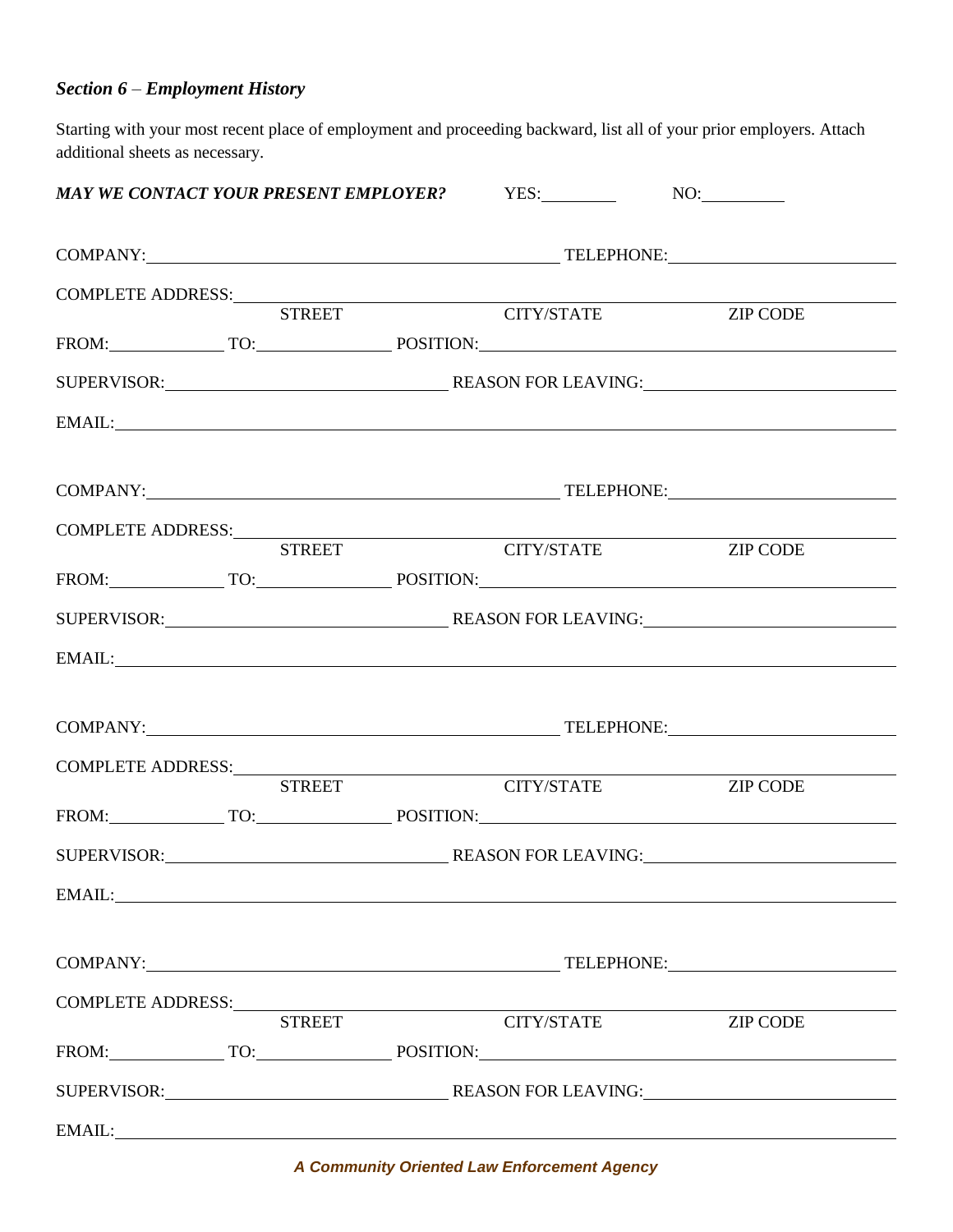#### *Section 7 – Personal References*

List FIVE (5) personal or professional references. *Do not list former employers, school teachers, or family members*. Each reference should be a responsible adult and have known you during the last FIVE (5) years. Please note that failure to provide complete information or failure to comply with our guidelines will delay or possibly prohibit the processing of your application.

| NAME: TELEPHONE:                                                                                                                                                                      |                   |                 |  |
|---------------------------------------------------------------------------------------------------------------------------------------------------------------------------------------|-------------------|-----------------|--|
|                                                                                                                                                                                       |                   |                 |  |
| $\begin{tabular}{c} COMPLETE ADDRESS: \\ \hline \multicolumn{3}{c}{\textbf{STREE}} \\ \multicolumn{3}{c}{\textbf{STREE}} \\ \multicolumn{3}{c}{\textbf{CTTY/STATE}} \\ \end{tabular}$ |                   | <b>ZIP CODE</b> |  |
|                                                                                                                                                                                       |                   |                 |  |
| EMAIL: EMAIL:                                                                                                                                                                         |                   |                 |  |
| NAME: TELEPHONE:                                                                                                                                                                      |                   |                 |  |
|                                                                                                                                                                                       |                   |                 |  |
|                                                                                                                                                                                       | CITY/STATE        | <b>ZIP CODE</b> |  |
|                                                                                                                                                                                       |                   |                 |  |
| EMAIL: EMAIL:                                                                                                                                                                         |                   |                 |  |
|                                                                                                                                                                                       |                   |                 |  |
|                                                                                                                                                                                       |                   |                 |  |
| <b>STREET</b>                                                                                                                                                                         | <b>CITY/STATE</b> | <b>ZIP CODE</b> |  |
|                                                                                                                                                                                       |                   |                 |  |
| EMAIL: EMAIL:                                                                                                                                                                         |                   |                 |  |
|                                                                                                                                                                                       |                   |                 |  |
|                                                                                                                                                                                       |                   |                 |  |
|                                                                                                                                                                                       |                   |                 |  |
| <b>STREET</b>                                                                                                                                                                         | CITY/STATE        | <b>ZIP CODE</b> |  |
|                                                                                                                                                                                       |                   |                 |  |
|                                                                                                                                                                                       |                   |                 |  |
|                                                                                                                                                                                       |                   |                 |  |
| NAME: TELEPHONE:                                                                                                                                                                      |                   |                 |  |
| COMPLETE ADDRESS:<br>STREET                                                                                                                                                           |                   |                 |  |
|                                                                                                                                                                                       | <b>CITY/STATE</b> | <b>ZIP CODE</b> |  |
|                                                                                                                                                                                       |                   |                 |  |
|                                                                                                                                                                                       |                   |                 |  |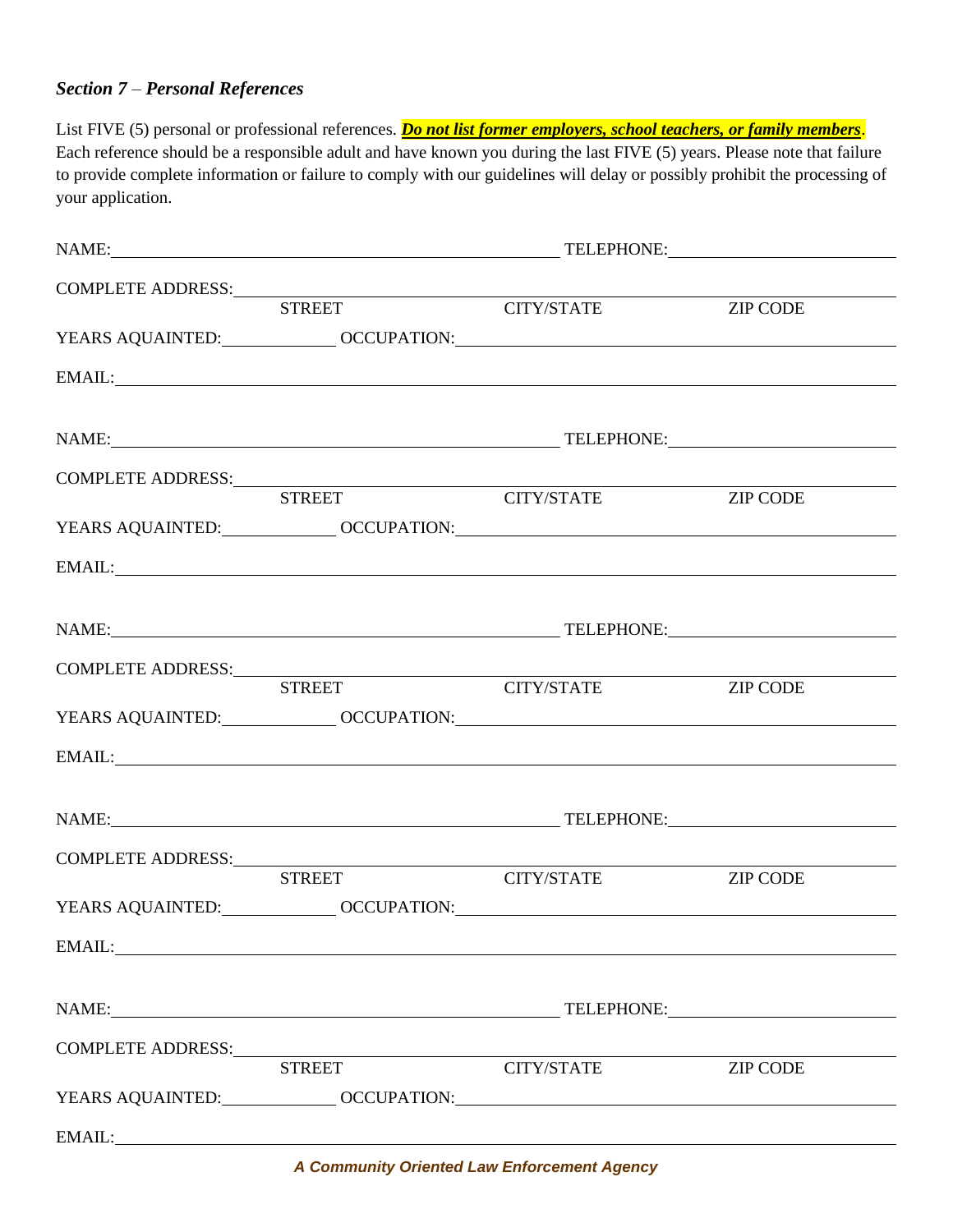#### *Section 8 – Prior Civil/Criminal/Adverse Driver's History*

Have you ever been arrested or confined for a *Felony or Misdemeanor*? \*YES: NO: NO: If yes, please complete the table below. \*A yes may not preclude consideration.

| <b>DATE</b> | <b>CHARGE</b> | <b>LOCATION</b> | <b>DISPOSITION</b> |
|-------------|---------------|-----------------|--------------------|
|             |               |                 |                    |
|             |               |                 |                    |
|             |               |                 |                    |
|             |               |                 |                    |
|             |               |                 |                    |
|             |               |                 |                    |
|             |               |                 |                    |
|             |               |                 |                    |

Have you ever received a Traffic Citation? \*\*YES: NO: NO: If yes, please complete the table below. \*A yes may not preclude consideration.

| <b>DATE</b> | <b>CHARGE</b> | <b>LOCATION</b> | <b>DISPOSITION</b> |
|-------------|---------------|-----------------|--------------------|
|             |               |                 |                    |
|             |               |                 |                    |
|             |               |                 |                    |
|             |               |                 |                    |
|             |               |                 |                    |
|             |               |                 |                    |
|             |               |                 |                    |
|             |               |                 |                    |

| Have you ever been involved in a dispossessory, eviction, or Civil Court action in any capacity? YES: NO: No: |  |
|---------------------------------------------------------------------------------------------------------------|--|
| If yes, please explain in detail. Attach additional sheets as necessary.                                      |  |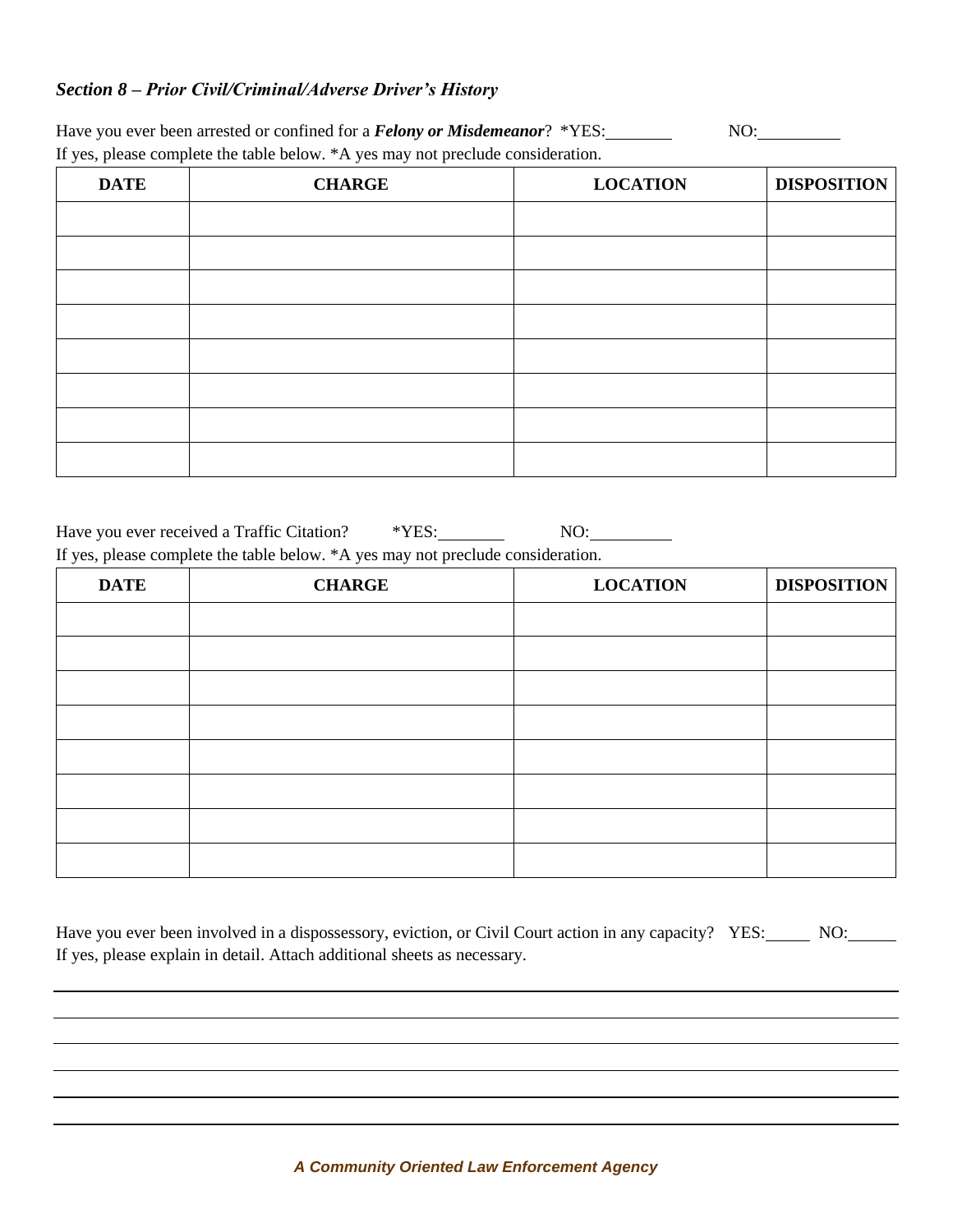#### *Section 9 – Law Enforcement*

If you are applying for a **Deputy Sheriff** position and are a Peace Officer Standards and Training Council Certified Law Enforcement Officer, please complete the following:

|                                   |                                               | STATE OF CERTIFICATION: CERTIFICATION #:                                                                                                                                                                               |  |
|-----------------------------------|-----------------------------------------------|------------------------------------------------------------------------------------------------------------------------------------------------------------------------------------------------------------------------|--|
|                                   |                                               | DATE OF CERTIFICATION: IS THE CERTIFICATION CURRENT? YES: NO:                                                                                                                                                          |  |
|                                   |                                               | If you are applying for a Detention Officer position and are a Georgia Peace Officer Standards and Training Council<br>Certified Detention, Juvenile Detention, or Corrections Officer, please complete the following: |  |
|                                   |                                               |                                                                                                                                                                                                                        |  |
|                                   |                                               | IS THE CERTIFICATION CURRENT? YES: NO: NO:                                                                                                                                                                             |  |
| If yes, please explain in detail. | Deputy, Police Officer, or Detention Officer? | Have you ever been denied an application for certification as any law enforcement professional, including Sheriff's<br>$YES:$ NO: $\qquad$                                                                             |  |
| If yes, please explain in detail. |                                               | Has your certification ever been disciplined or sanctioned in any state? YES: NO: NO:                                                                                                                                  |  |
| If yes, please explain in detail. |                                               | Have you ever resigned in lieu of termination from any law enforcement agency? YES: NO:                                                                                                                                |  |
|                                   |                                               | List all law enforcement agencies where employed in chronological order:                                                                                                                                               |  |
| <b>DATES</b>                      |                                               | AGENCY NAME, COUNTY, AND STATE                                                                                                                                                                                         |  |
|                                   |                                               |                                                                                                                                                                                                                        |  |

#### IF YOU ARE RELATED TO ANYONE CURRENTLY EMPLOYED BY THE FAYETTE COUNTY SHERIFF'S OFFICE, PLEASE STATE THE PERSON'S NAME AND YOUR RELATIONSHIP TO THE EMPLOYEE: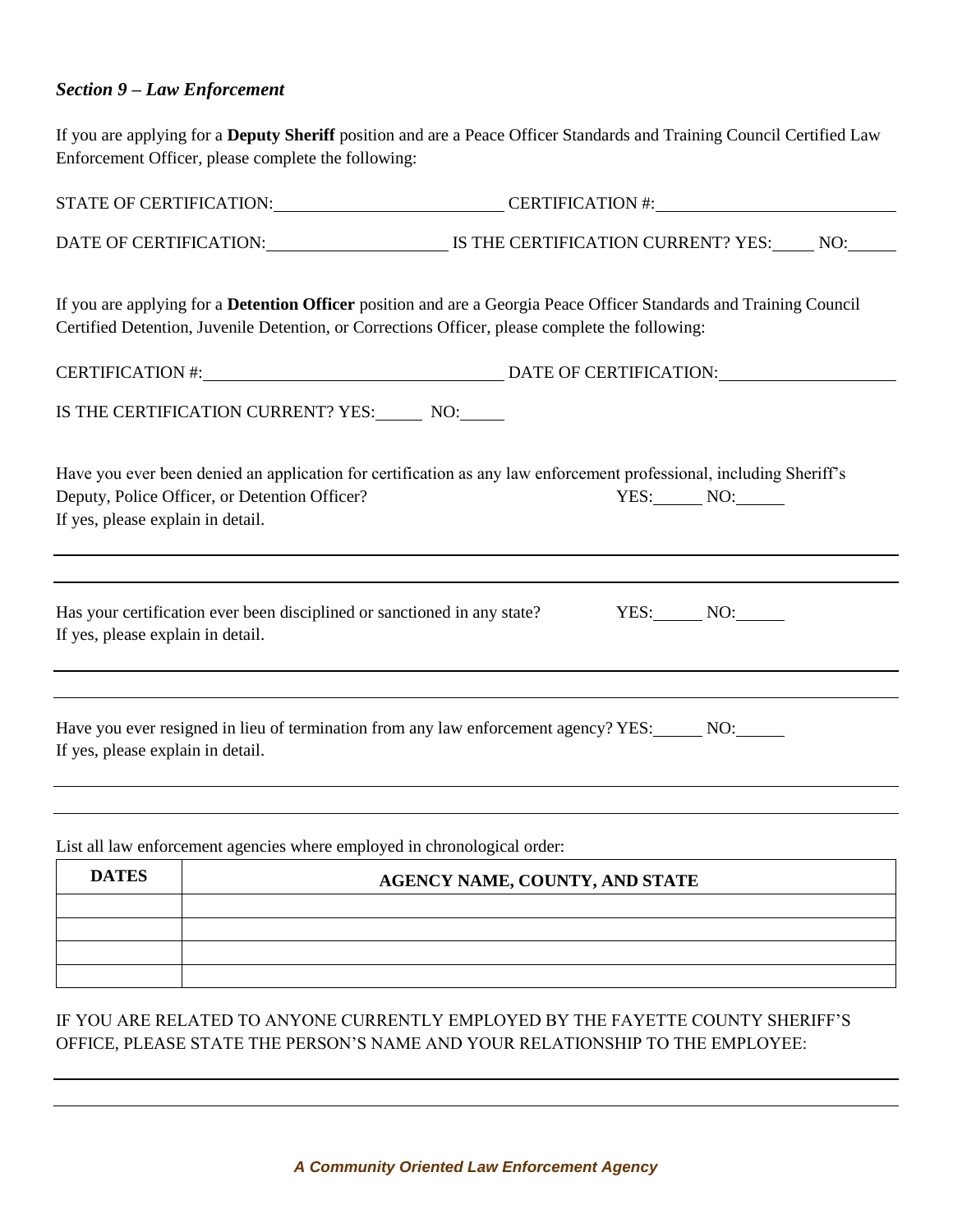#### *Section 10 – Willingness Statement and Application Certification*

#### *Willingness Statement*

I understand that the Fayette County Sheriff's Office is a public safety organization, and as such, it is a twenty-four (24) hour - seven (7) day a week operation. Its employees are subject to working shifts any time of the day and days off, and granting authorized leave is based on a combination of mission needs and seniority.

Furthermore, the Sheriff's Office employees work in hazardous and potentially life- threatening situations, and I will be required to work under those conditions.

The Fayette County Sheriff's Office employees agree to comply with written and verbal policies, directions, and rules as may be promulgated for the office's efficient operation.

Prospective employees of the Fayette County Sheriff's Office must agree to submit to and must complete a written pre-employment aptitude examination, background examination, and truth verification exam as a condition of employment.

By signing this application, I state that I am willing to accept and abide by these general conditions.

#### *Certification*

l

I certify that the answers I have given herein are true and complete to the best of my knowledge.

I authorize the investigation of all statements in this application for employment with the Fayette County Sheriff's Office as necessary for arriving at an employment decision.

I certify that I have read, understand, and accept the general conditions outlined in this document, the above titled "Willingness Statement."

In the event of employment, I understand that false or misleading information given in my application or during the interview(s) or the withholding of information may result in termination of my employment.

#### **SIGNATURE OF APPLICANT DATE**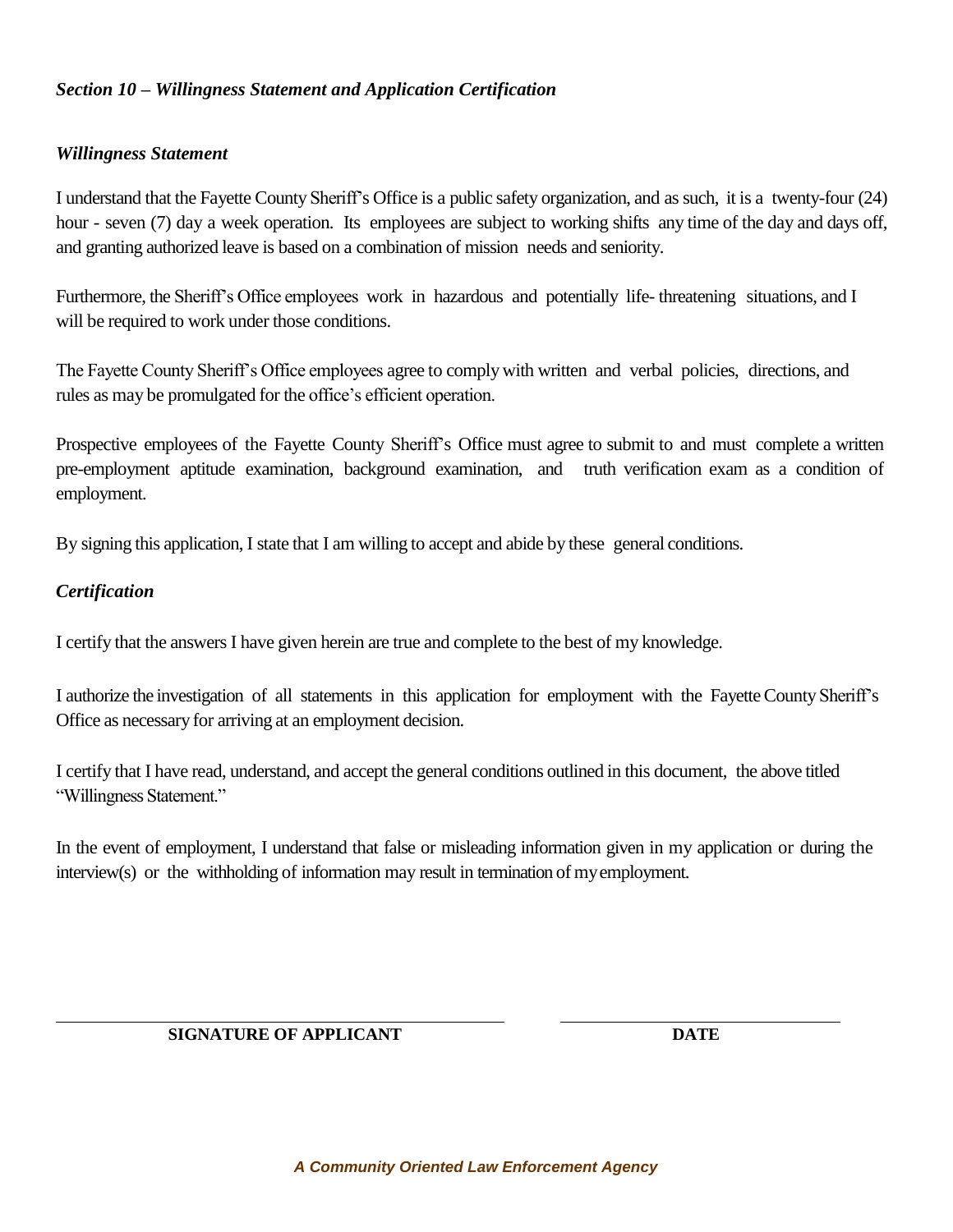# **FAYETTE COUNTY SHERIFF'S OFFICE**

## **AUTHORIZATION FOR RELEASE OF PERSONAL INFORMATION**

I hereby authorize a review of and full disclosure of all records concerning myself to any duly authorized agent of the **Fayette County Sheriff's Office,** whether said records are public, private, or confidential.

The intent of this authorization is to give my consent for full and complete disclosure of the records of educational institutions; financial/credit institutions, including records of loans, commercial or retail credit agencies (including credit reports and ratings), and other financial statements and records, wherever filed; medical and psychiatric treatment and consultations, including hospitals, clinics, private practitioners, and the United States Veterans Administration; employment and pre-employment records, including background reports, polygraph reports, and charts; efficiency ratings, complaints, or grievances, filed by or against me; and the records and recollections of attorneys-at-law, or other counsel, whether representing me, or another person or body in any case, either criminal or civil, in which I presently have or have had an interest, and any records of any courts.

I understand that any information obtained by a personal history background investigation, which is developed directly or indirectly, in whole or part, upon this release authorization, will be considered in determining my suitability for employment by the **Fayette County Sheriff's Office**. I also certify that any person(s) who may furnish such information concerning me shall not be held accountable or liable for giving this information. I hereby release said person(s) from any and all liability resulting from furnishing such information.

A photocopy of this release form will be valid as an original thereof, even though the said photocopy does not contain my signature's original writing.

| SIGNATURE:                     | DATE:          |                 |
|--------------------------------|----------------|-----------------|
| <b>COMPLETE ADDRESS:</b>       |                |                 |
| <b>STREET</b>                  | CITY/STATE     | <b>ZIP CODE</b> |
| TELEPHONE NUMBER:              | DATE OF BIRTH: |                 |
| <b>SOCIAL SECURITY NUMBER:</b> |                |                 |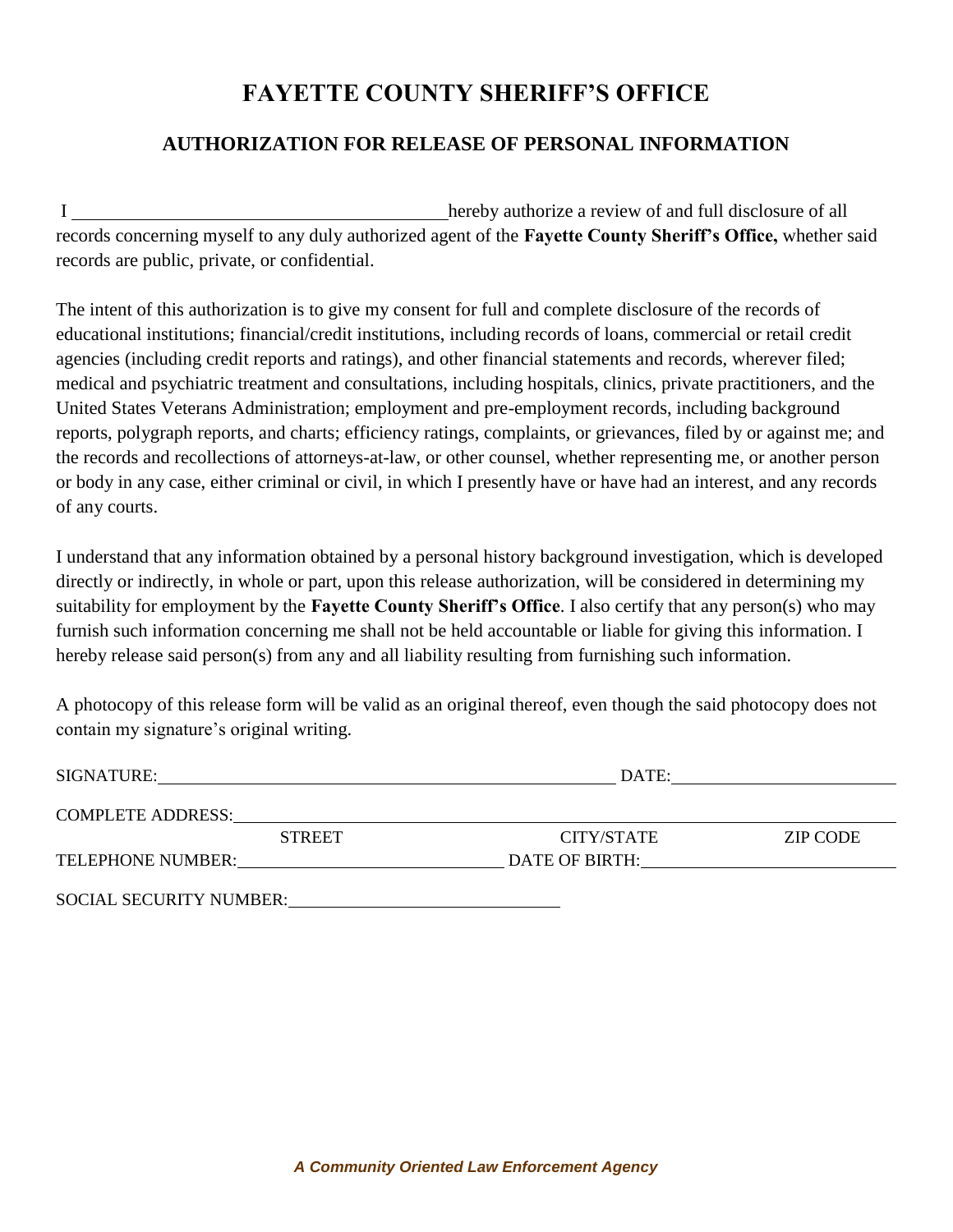# **FAYETTE COUNTY SHERIFF'S OFFICE**

## **AUTHORIZATION TO RUN GEORGIA DRIVING HISTORY (MVR)**

| authorize the Fayette County Sheriff's Office to run a                                                 |  |  |  |  |  |
|--------------------------------------------------------------------------------------------------------|--|--|--|--|--|
| seven-year Georgia driving history on me. The Background Investigator will use this driving history in |  |  |  |  |  |
| determining my suitability for employment by the Fayette County Sheriff's Office.                      |  |  |  |  |  |
| Name as it appears on your Driver's License:                                                           |  |  |  |  |  |
| Date of Birth:                                                                                         |  |  |  |  |  |
| Georgia Driver's License #:                                                                            |  |  |  |  |  |
|                                                                                                        |  |  |  |  |  |
| SIGNATURE:<br>DATE:                                                                                    |  |  |  |  |  |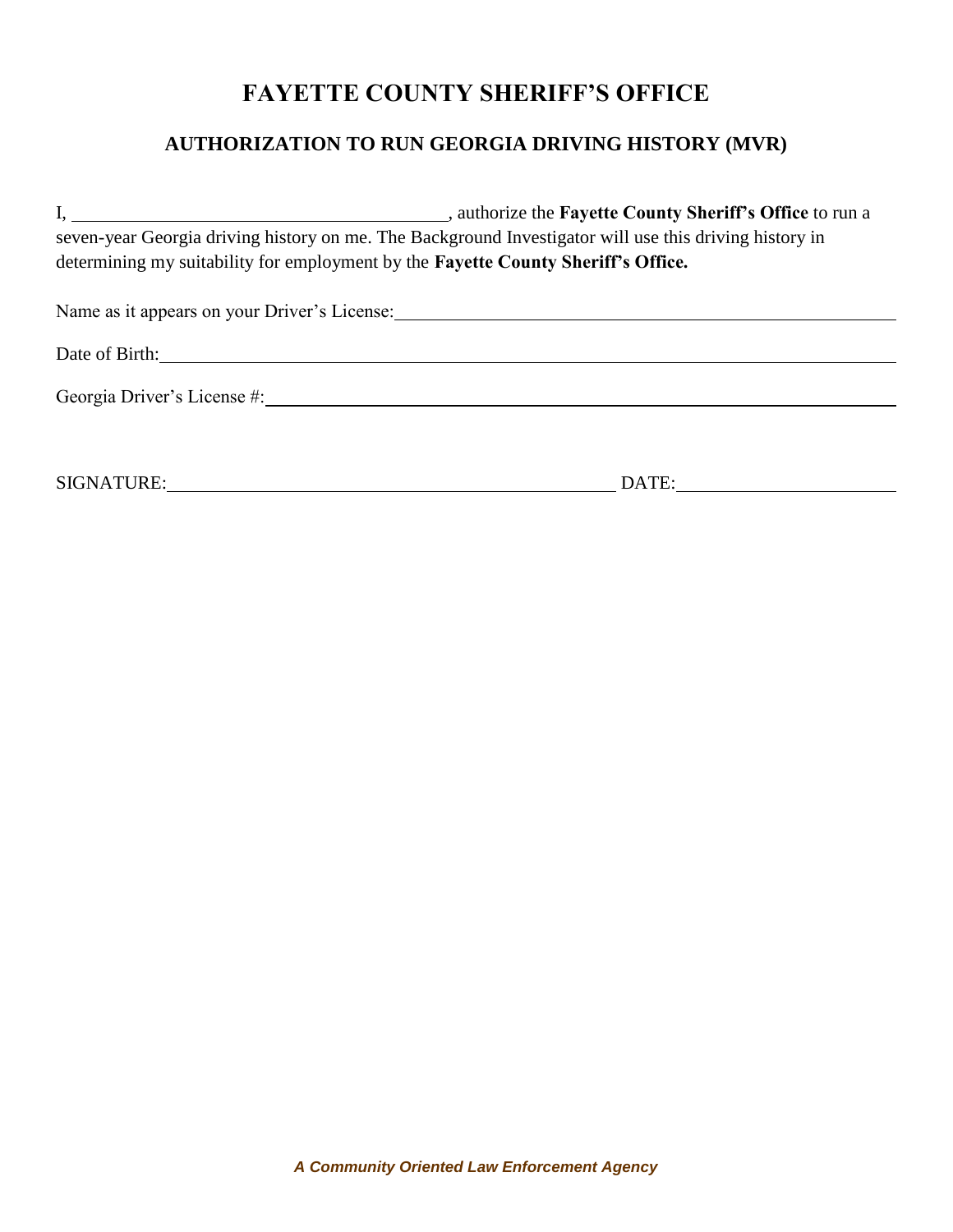## **APPLICATION QUESTIONNAIRE**

**If you answer "yes" to questions 4-30, you** *MUST* **explain the reason fully on the following answer sheet. Remember to indicate the question number you are addressing. Please explain and list your previous employers if you answer "No" to question three (3). Failure to follow instructions will result in the return of your application.** 

|    |                                                                                                                                                                                                                                                                                                | <b>YES</b> | N <sub>O</sub> |
|----|------------------------------------------------------------------------------------------------------------------------------------------------------------------------------------------------------------------------------------------------------------------------------------------------|------------|----------------|
| 1. | Will you consent to a thorough background investigation of your character?                                                                                                                                                                                                                     |            |                |
| 2. | Will you consent to a rigid medical examination by a physician upon a<br>conditional offer of employment?                                                                                                                                                                                      |            |                |
| 3. | Did you list $\Delta L L$ of your jobs for the past fifteen (15) years on your<br>employment application to include part-time and temporary employment?<br>If no, explain in detail.                                                                                                           |            |                |
|    | 4. Have you ever been rejected for employment, for any reason, by any law<br>enforcement agency? If yes, what agency and why?                                                                                                                                                                  |            |                |
|    | 5. Have you ever failed a polygraph?                                                                                                                                                                                                                                                           |            |                |
|    | 6. Have you ever been terminated by any law enforcement agency? If yes, state<br>the date (s) and reason for the termination(s).                                                                                                                                                               |            |                |
|    | 7. Have you ever been terminated or asked to resign from ANY job? If yes, list<br>the name(s) of the employer(s), position worked, employment dates, and<br>reason for the termination or resignation under pressure.                                                                          |            |                |
|    | 8. Have you EVER been physically arrested or given a copy of charges for<br>violating any city, municipal, state, or federal law?                                                                                                                                                              |            |                |
|    | 9. Have you EVER appeared in any court (including juvenile) as a defendant to<br>answer any city, municipal, state, or federal criminal charge? If so, give the<br>name of the court, charge description, and disposition of the case.<br>(i.e., conviction, first offenders, dismissal, etc.) |            |                |
|    | 10. Have you EVER been detained by any law enforcement representative, been<br>the subject of any criminal investigation, or been named as the accused on a<br>warrant? If yes, explain in detail.                                                                                             |            |                |
|    | 11. Have you EVER received any tickets for traffic violations (excluding<br>parking tickets) on any license you have held since you began driving? If<br>yes, list the type of violation, date received, jurisdiction, and disposition.<br>(i.e., fines, license suspension, dismissal)        |            |                |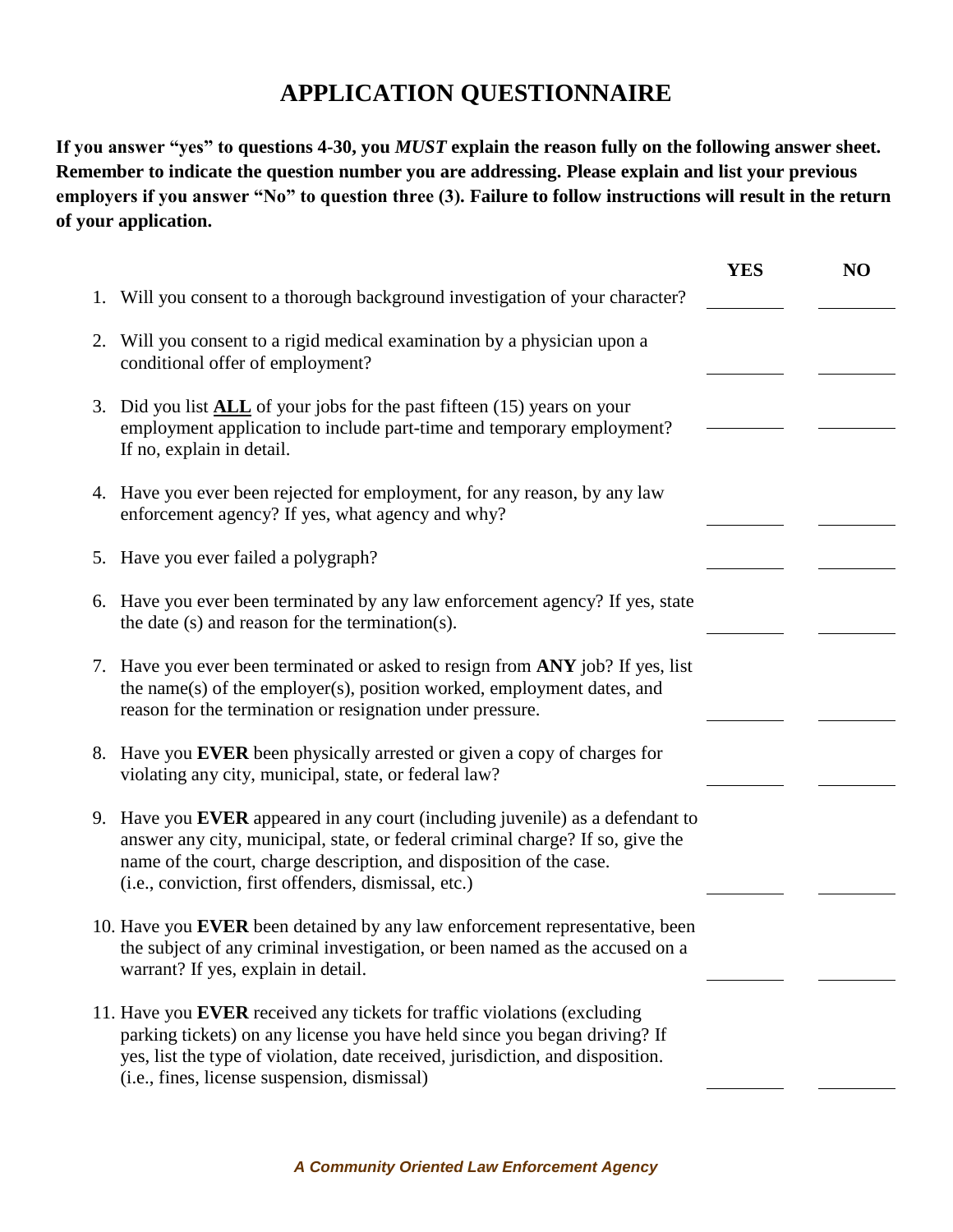| 12. Have you EVER used, tried, ingested, or experimented with marijuana,<br>including as a juvenile? If yes, write the total number of times used and the<br>first and last dates of use.                                                                                                                    | <b>YES</b> | N <sub>O</sub> |
|--------------------------------------------------------------------------------------------------------------------------------------------------------------------------------------------------------------------------------------------------------------------------------------------------------------|------------|----------------|
| 13. Have you EVER used, tried, ingested, or experimented with ANY other type<br>of illegal narcotics or dangerous drugs? (i.e., heroin, cocaine, hashish, speed,<br>LSD, anabolic steroids, etc.) If yes, write the type(s) of drug, the total<br>number of times used, and the first and last dates of use. |            |                |
| 14. Have you EVER sold, delivered, or shared any illegal drugs or directed<br>another person on where to buy drugs?                                                                                                                                                                                          |            |                |
| 15. Have you ever benefited from selling illegal drugs, either directly or<br>indirectly, been given free drugs, or exchanged drugs for sexual favors?<br>If yes, explain in detail. (If you received money from a friend or family<br>member involved in drug sales, explain in detail.)                    |            |                |
| 16. Have you ever filed or declared bankruptcy, had any judgments,<br>repossessions, foreclosures, or collections?                                                                                                                                                                                           |            |                |
| 17. Do you know of anything that might prevent you from obtaining the<br>position to which you have applied?                                                                                                                                                                                                 |            |                |
| 18. Have you purposely omitted any information from your employment<br>application?                                                                                                                                                                                                                          |            |                |
| 19. Have you ever committed an act where if caught, it would have resulted in<br>your arrest?                                                                                                                                                                                                                |            |                |
| 20. Have you ever fraudulently obtained money?                                                                                                                                                                                                                                                               |            |                |
| 21. Have you ever committed a fraudulent act against an employer?                                                                                                                                                                                                                                            |            |                |
| 22. Have you ever intentionally damaged the property of another?                                                                                                                                                                                                                                             |            |                |
| 23. Have you ever filed ANY false reports for any reason?                                                                                                                                                                                                                                                    |            |                |
| 24. Since you became an adult (18 years old), have you ever had sexual<br>involvement with someone under 18? If yes, explain in detail.<br>How old were they? _________ How old were you? _________<br>How long ago?                                                                                         |            |                |
| 25. Have you ever been involved in a sexual act that would have resulted in your<br>arrest if caught?                                                                                                                                                                                                        |            |                |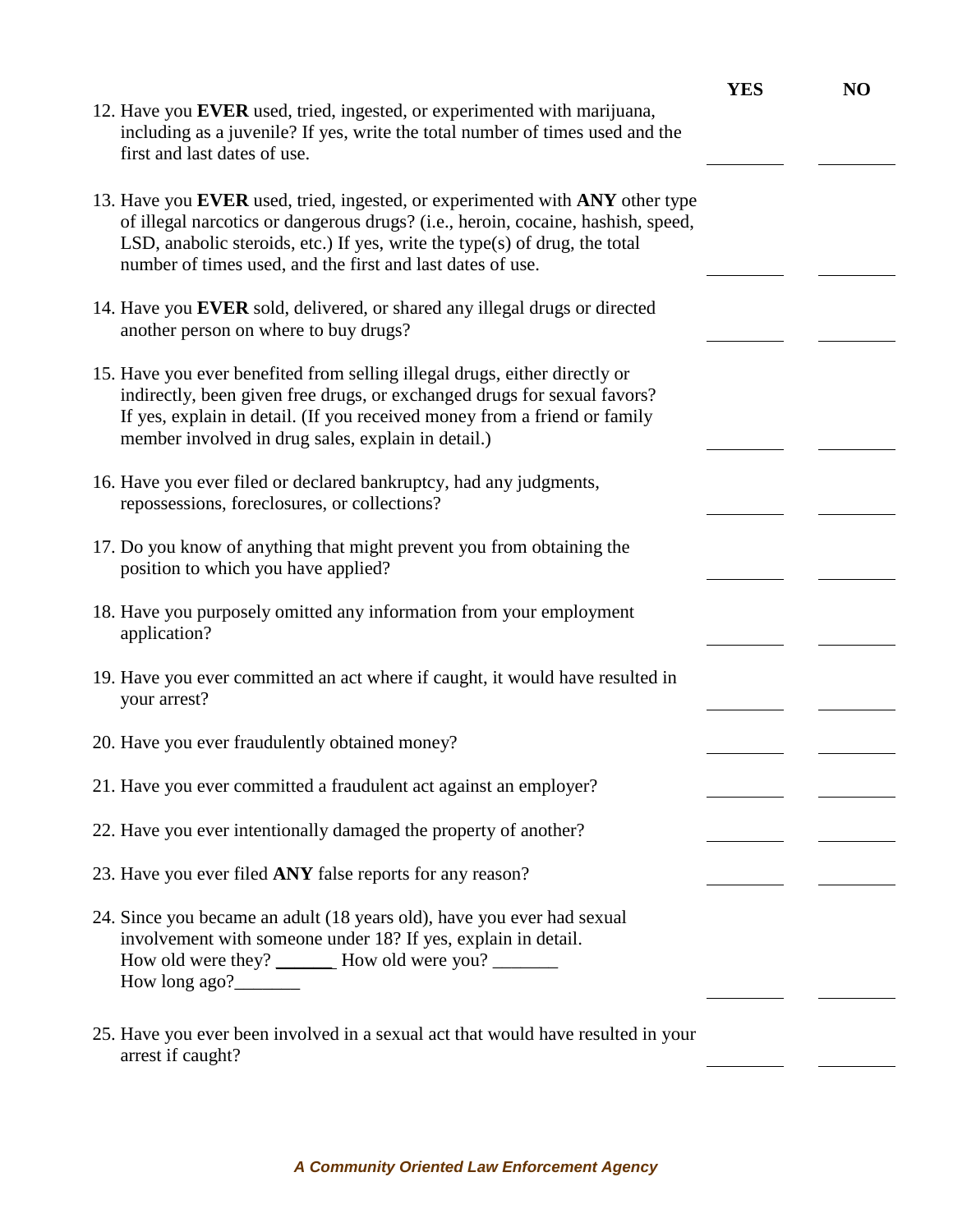|                                                                                                                           | YES |  |
|---------------------------------------------------------------------------------------------------------------------------|-----|--|
| 26. Have you ever been involved in a sexual act that would have resulted in<br>termination from your employer if caught?. |     |  |
| 27. Have you ever engaged in prostitution or used the services of a prostitute?                                           |     |  |
| 28. Have you ever driven a motor vehicle under the influence of alcohol or<br>drugs?                                      |     |  |
| 29. Have you ever purchased or pawned an item that you knew or should have<br>known was stolen?                           |     |  |
| 30. Were you able to understand all the questions in this application?                                                    |     |  |